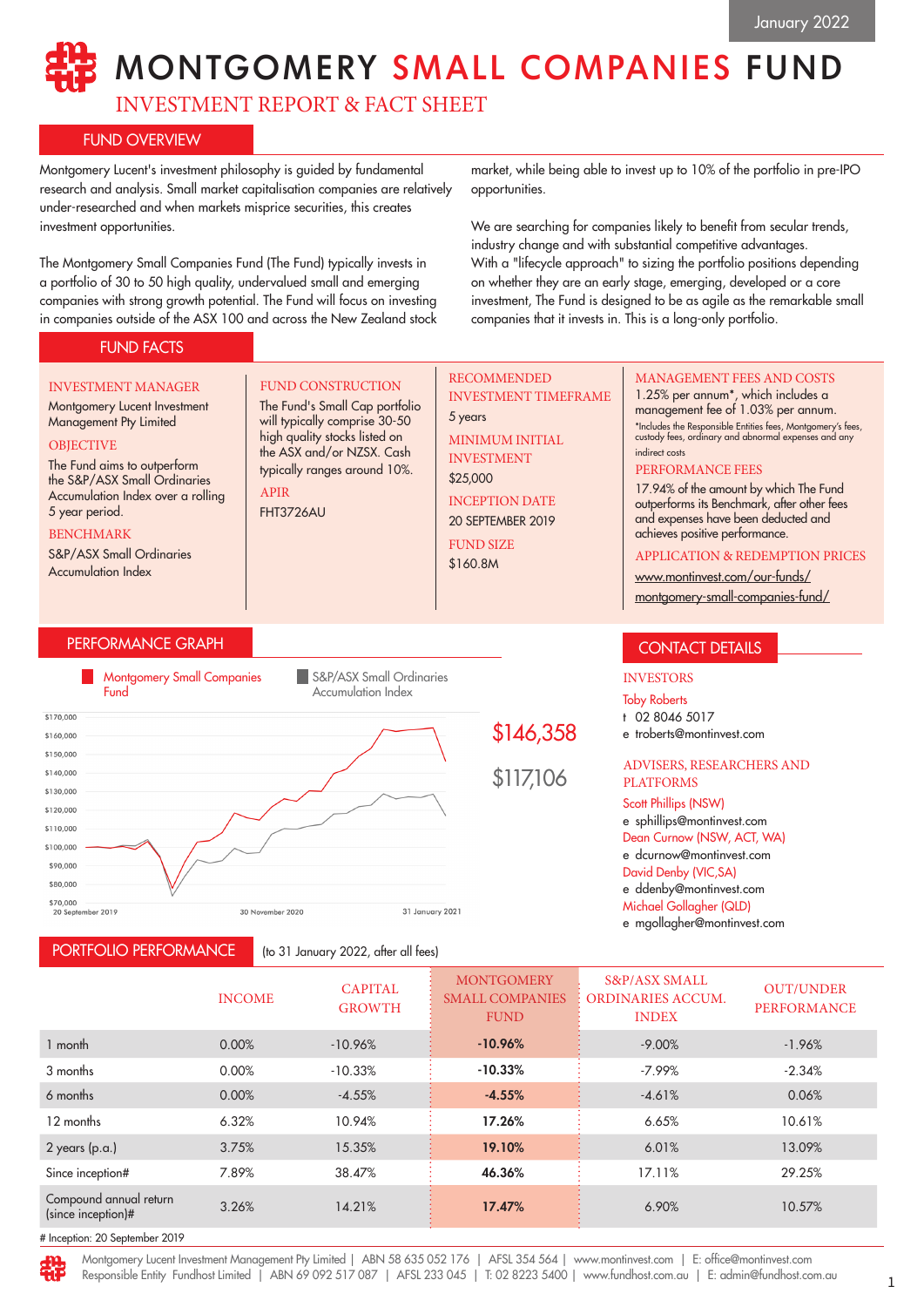### FUND COMMENTARY

The Montgomery Small Companies Fund (the Fund) declined 10.96 per cent, net of fees, in January versus the benchmark, the S&P/ASX Small Ordinaries Accumulation Index, which declined by 9.00 per cent. Since inception (20 September 2019), the Fund has increased by 46.36 per cent, outperforming the benchmark by 29.25 per cent, after fees.

The largest positive contributors for January included Core Lithium (ASX:CXO), IGO Limited (ASX:IGO) and Pilbara Minerals (ASX:PLS). Despite weak global equity markets, investor appetite for the decarbonisation theme remained robust, particularly the names associated with electric vehicle battery materials. The medium-term fundamentals for lithium look really attractive, underpinned by strengthening demand from global battery manufacturers and tight supply. Industry analysts have consistently raised lithium feedstock pricing forecasts over the immediate and medium-term and continue to predict near-term supply deficits. Over time we expect a balanced market, but not until meaningful new supply arrives, which in the case of lithium feedstock materials is looking like a 2024 or beyond scenario. Both IGO and PLS are major hard rock lithium producers offering direct exposure to high lithium prices with CXO set to become Australia's next lithium producer (first production scheduled for Q4 2022).

The largest detractors from performance included BWX Limited (ASX:BWX), Megaport (ASX:MP1) and Symbio Holdings (ASX:SYM). BWX was heavily sold after the company surprised the market by announcing that its wellregarded CEO, Dave Fenlon, who has successfully led the turnaround and

acquisition strategy since 2018, will be stepping down in March. As part of the leadership transition, the current Group Operating Officer, Rory Gration, will assume the CEO role. The sell off was perhaps exacerbated by the lack of an investor call to discuss the timing of the transition (considering the company recently raised capital to fund an acquisition) and the lack of earnings guidance. MP1 shares weakened on the back of a disappointing quarterly sales update which was delivered in a tough month for the tech sector. Sales were marginally weaker than market expectations with costs slightly higher, resulting in modest earnings downgrades. We view the softer sales performance during the December 2021 quarter as reflecting minor teething issues as the company transitions from a direct to an indirect sales model rather than any structural issues, with stronger momentum anticipated over the coming quarters. SYM shares retraced on no new company specific news, likely due to profit taking as investors derisked portfolios on macro concerns. Although SYM sits within the recently out-of-favour growth bucket, the company is highly profitable, valuation is attractive (trading on 11x FY23 EBITDA which is cheap for a 20 per cent earnings grower) while the net cash balance sheet provides optionality, to say nothing of the strong growth runway SYM's Asian expansion strategy offers.

Continued on the next page…



# Portfolio Performance is calculated after fees and costs, including the investment management fee and performance fee, but excludes the buy/sell spread. All returns are on a pre-tax basis. This report was prepared by Mon Lucent Investment Management Pty Limited, (ABN 58 635 052 176, Authorised Representative No. 001277163) (Montgomery) the investment manager of the Montgomery Small Companies Fund. The responsible entity of the Fund is Fundhost Limited (ABN 69 092 517 087) (AFSL No: 233 045) (Fundhost). This document has been prepared for the purpose of providing general information, without taking account your particular objectives, financial circumstan or needs. You should obtain and consider a copy of the Product Disclosure Statement (PDS) Target Market Determination (TMD) relating to the Fund before making a decision to invest. Available here: https://fundhost.com.au/f montgomery-small-companies-fund/ While the information in this document has been prepared with all reasonable care, neither Fundhost nor Montgomery makes any representation or warranty as to the accuracy or completeness of any statement in this document including any forecasts. Neither Fundhost nor Montgomery guarantees the performance of the Fund or the repayment of any investor's capital. To the extent permitted by law, neither Fundhost Montgomery, including their employees, consultants, advisers, officers or authorised representatives, are liable for any loss or damage arising as a result of reliance placed on the contents of this document. Past performa indicative of future performance.